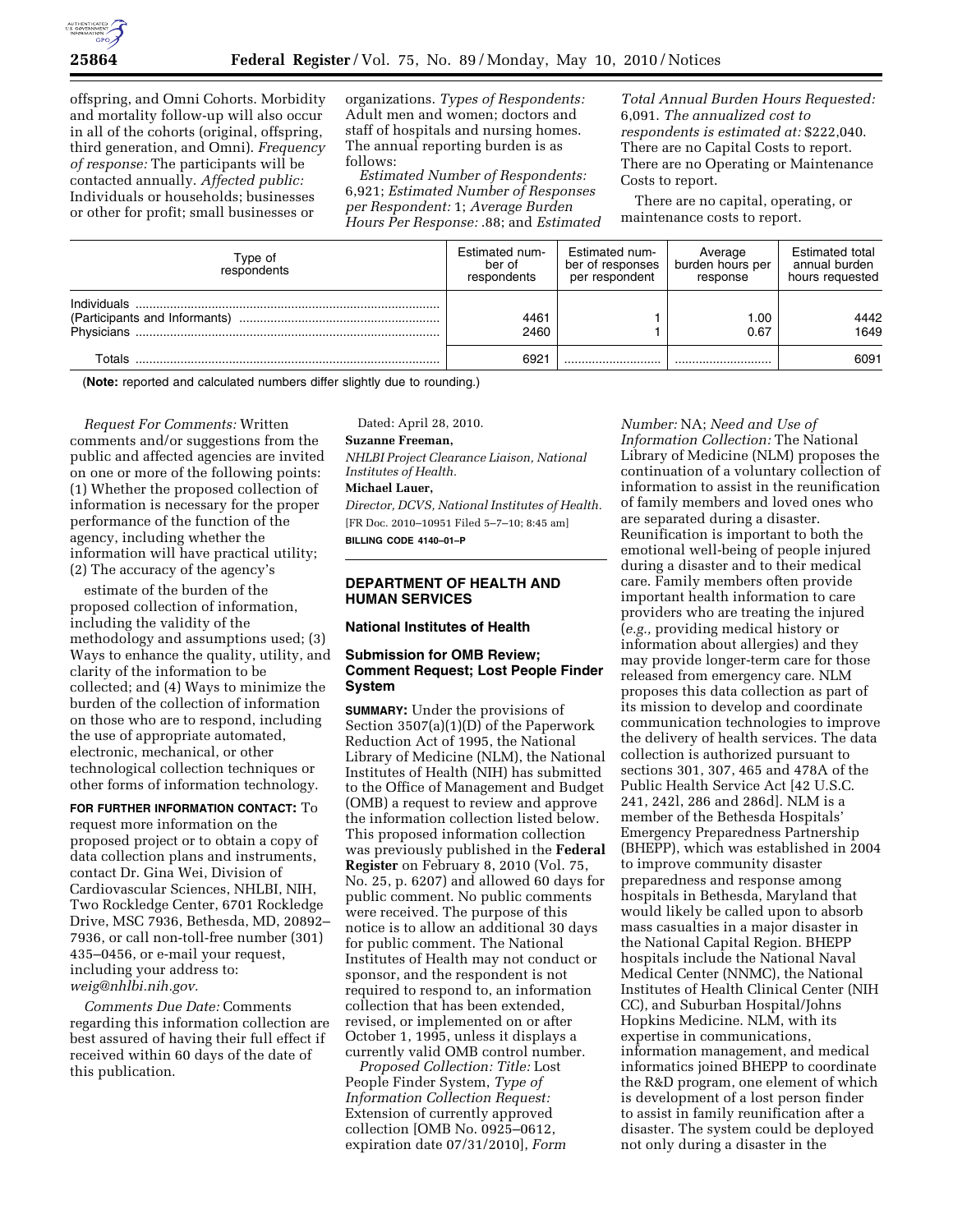National Capitol Area, but during other disasters that involve a Federal Government response. NLM's Lost People Finder System would collect information, on a voluntary basis, about people who are missing and who are found (recovered) during a disaster. Information on recovered individuals would be gathered voluntarily from medical and relief personnel who either use specialized applications developed by NLM for smart mobile computing and communications devices, such as the iPhone, iPad, Android, or BlackBerry, or submit information to NLM by email via computer or cell phone. The iPhone application developed by NLM enables submission of photographs and descriptive information about found (recovered) victims in a structured format, *e.g.,*  name (if available), age category and/or range, gender, general status (healthy, injured), location. Text notes and voice notes that might identify the speaker (victim, or relief workers assisting in the reunification efforts) could also be submitted. Information about missing persons would be submitted by members of the public who are seeking family members, friends, and other loved ones, or could be provided by relief aid workers assisting in reunification efforts. An interactive Web-based system offers the public a tool for searching for people who have been found (*e.g.,* recovered by medical staff and other relief workers) and for voluntarily posting information about people who are still missing. In addition, the system would collect information on a regular basis from other publicly available systems that are

used for reunification during a disaster for information (*e.g.,* the Google Person Finder system that was deployed during the 2010 earthquakes in Haiti). Information submitted directly to NLM's Lost People Finder System would be transferred to other systems that are endorsed by U.S. Government agencies to ensure that users of such systems can search the complete set of available information for their family members and loved ones and to ensure that use of the NLM system in no way interrupts or distracts from the operation or use of other person finder systems. NLM would also use the data to evaluate the functioning and utility of the lost person finder and guide future enhancements to the system. *Frequency of Response:*  The NLM Lost People Finder would be activated only during disasters or emergencies in which U.S. Government agencies are called to contribute to relief efforts. It would operate until cessation of relief efforts. During this period of time, information on found persons would be submitted by first-responders, medical, and other relief personnel on an ad-hoc basis, possibly several times per day. Information about missing persons would be submitted voluntarily by members of the public *(i.e.,* those who are seeking family members, friends, and other loved ones) on an ad hoc basis, once or twice during the disaster. *Affected Public:* Individuals or households. *Type of Respondents:*  Emergency Care First-Responders, Physicians, and Other Health Care Providers who have found (recovered) people, and family members seeking a missing person. *Estimate of burden:* The annual reporting burden is as follows:

The estimated burden consists of the burden to emergency responders (care providers, relief workers) of voluntarily entering data into the system about found people and of family members voluntarily entering data to list a missing person and/or search for possible matches. The burden may vary significantly from one disaster to another, depending upon the number of people affected, and the annualized burden would vary, depending upon the number of disasters that occur. Using the 2010 earthquake in Haiti as a model, we estimate that some 500 emergency responders might use the system during the course of the relief effort and that each might submit information on 100 people. Submission of information, especially through the iPhone application, is very fast and is estimated to average not more than 5 minutes per entry. The number of family members entering information about a missing person could be much higher. Based on use of the Google Person Finder system during the Haiti earthquake (which contained information on 55,000 people as of April 2010, most of whom were missing people), we estimate that some 50,000 family members might use the system twice during a disaster. Data entry would average no more than 5 minutes. Based on these estimates, the total hour burden is calculated to be 12,000 hours. All use of the system is voluntary. Improved estimates of the burden, in particular the number of respondents and frequency of response, could be provided after the initial use of the system in Haiti.

| Types of respondents                                                          | Estimated<br>number of<br>respondents | Estimated<br>number of<br>responses<br>per<br>respondent | Average<br>burden hours<br>per response | Estimated<br>total annual<br>burden hours<br>requested |
|-------------------------------------------------------------------------------|---------------------------------------|----------------------------------------------------------|-----------------------------------------|--------------------------------------------------------|
| Emergency Care First-Responders, Physicians, Other Health Care Pro-<br>viders | 500                                   | 100                                                      | 0.08                                    | 4,000                                                  |
|                                                                               | 50.000                                |                                                          | 0.08                                    | 8.000                                                  |
| Total                                                                         | 50.500                                |                                                          |                                         | 12.000                                                 |

The annualized cost to respondents for each year of the clearance is estimated to be \$293,120.

There are no Capital Costs, Operating Costs, and/or Maintenance Costs to report.

*Request For Comments:* Written comments and/or suggestions from the public and affected agencies should address one or more of the following points: (1) Evaluate whether the proposed collection of information is necessary for the proper performance of

the function of the agency, including whether the information will have practical utility; (2) Evaluate the accuracy of the agency's estimate of the burden of the proposed collection of information, including the validity of the methodology and assumptions used; (3) Enhance the quality, utility, and clarity of the information to be collected; and (4) Minimize the burden of the collection of information on those who are to respond, including the use of appropriate automated, electronic,

mechanical, or other technological collection techniques or other forms of information technology.

*Direct Comments to OMB:* Written comments and/or suggestions regarding the item(s) contained in this notice, especially regarding the estimated public burden and associated response time, should be directed to the: Office of Management and Budget, Office of Regulatory Affairs,

*OIRA*\_*submission@omb.eop.gov* or by fax to 202–395–6974, Attention: Desk